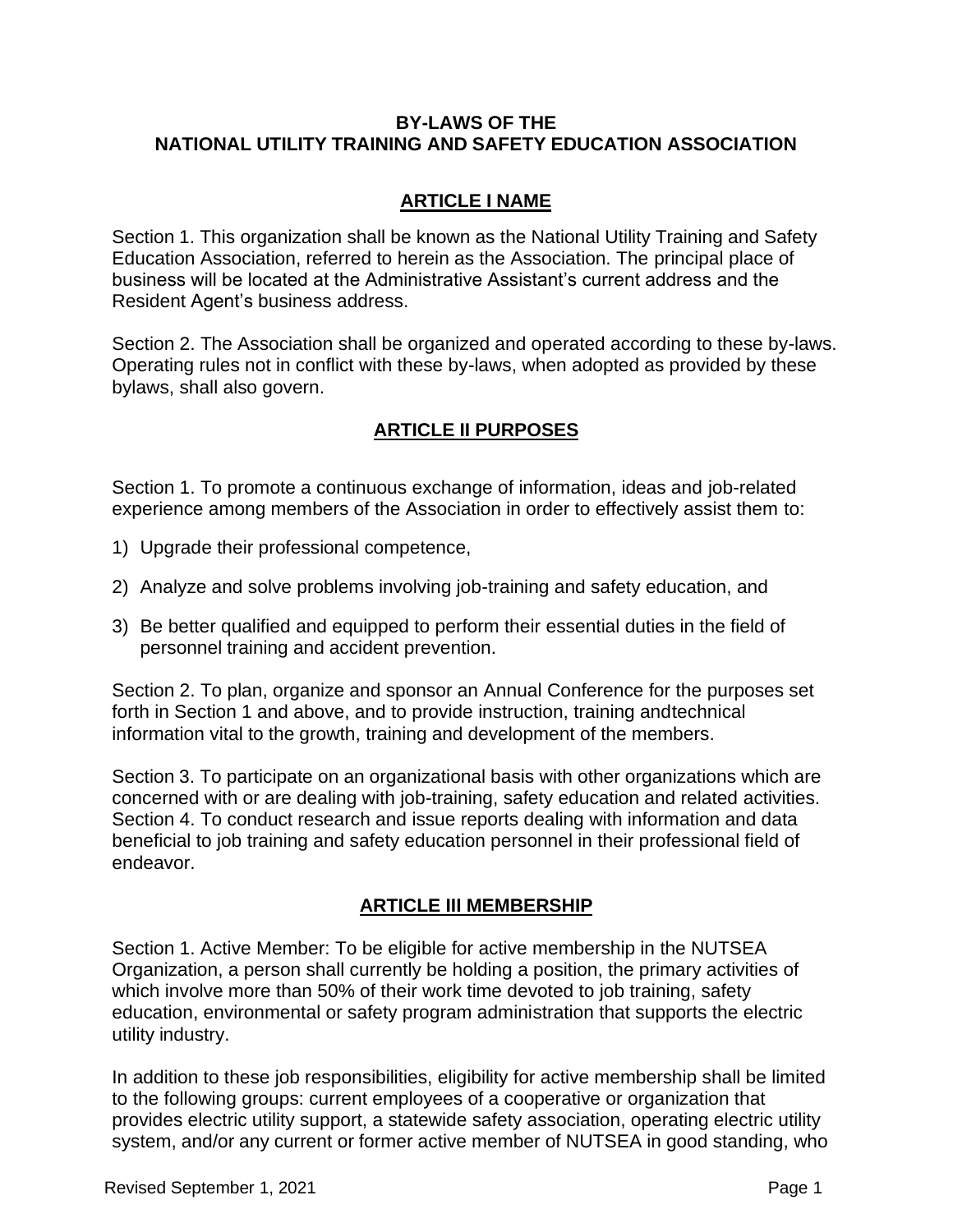has assumed a role that still supports electric utility safety but is no longer employed by any of the aforementioned.

Only active members in good standing shall be eligible to hold office and to vote on issues involving Association policies or operations at official business meetings of the Association.

Section 2. Associate Member: To be eligible for associate membership, a person must currently hold an administrative or supervisory position involving the regular activities of Job Training and Safety education, or have been designated to represent cooperating organizations in conducting Association activities. Persons who hold a position with partial but less than 50% of their work activity in the area of job training, safety education, environmental or safety program administration with an operating electric utility system are eligible for Associate Membership. An Associate Member is not eligible to serve as an advisory member of temporary and/or standing committees of the Association.

Section 3. Honorary Member: All active members by virtue of retirement may become honorary members by affirmative action of a majority of the Executive Board,the Association may confer honorary membership upon any individual who has made outstanding or valuable contribution to the advancement and success of the Association, or who has a worthy record of service and accomplishment in the field of job training and safety or related fields, thereby deserves recognition and honor by the Association. Honorary membership does not carry voting rights. Honorary memberships shall be reviewed and designated annually by the Executive Board.

Section 4. At the first session of the annual meeting, the Chairman of the Membership Committee shall present a list of applicants, who have been approved by the Membership Committee, for active and associate membership. Listed applicants for active or associate membership shall be voted on at this first session of the annual meeting by the association. A majority vote shall be sufficient to elect a person to membership.

## **ARTICLE IV FEES**

Section 1. No initiation fee shall be charged a person elected to membership.

Section 2. The Executive Board shall establish a budget for the Annual Conference and the registration fees shall, insofar as is practicable, be sufficient to cover the expenses expected to be incurred by the Association for the Annual Conference. The budget shall not include funds collectedas membership fees as authorized in Section 3 of this article.

Section 3. The Executive Board shall determine and establish each year the amount of an annual membership fee to be paid by each Active Member and/or Associate Member to help meet the expenses of the Association.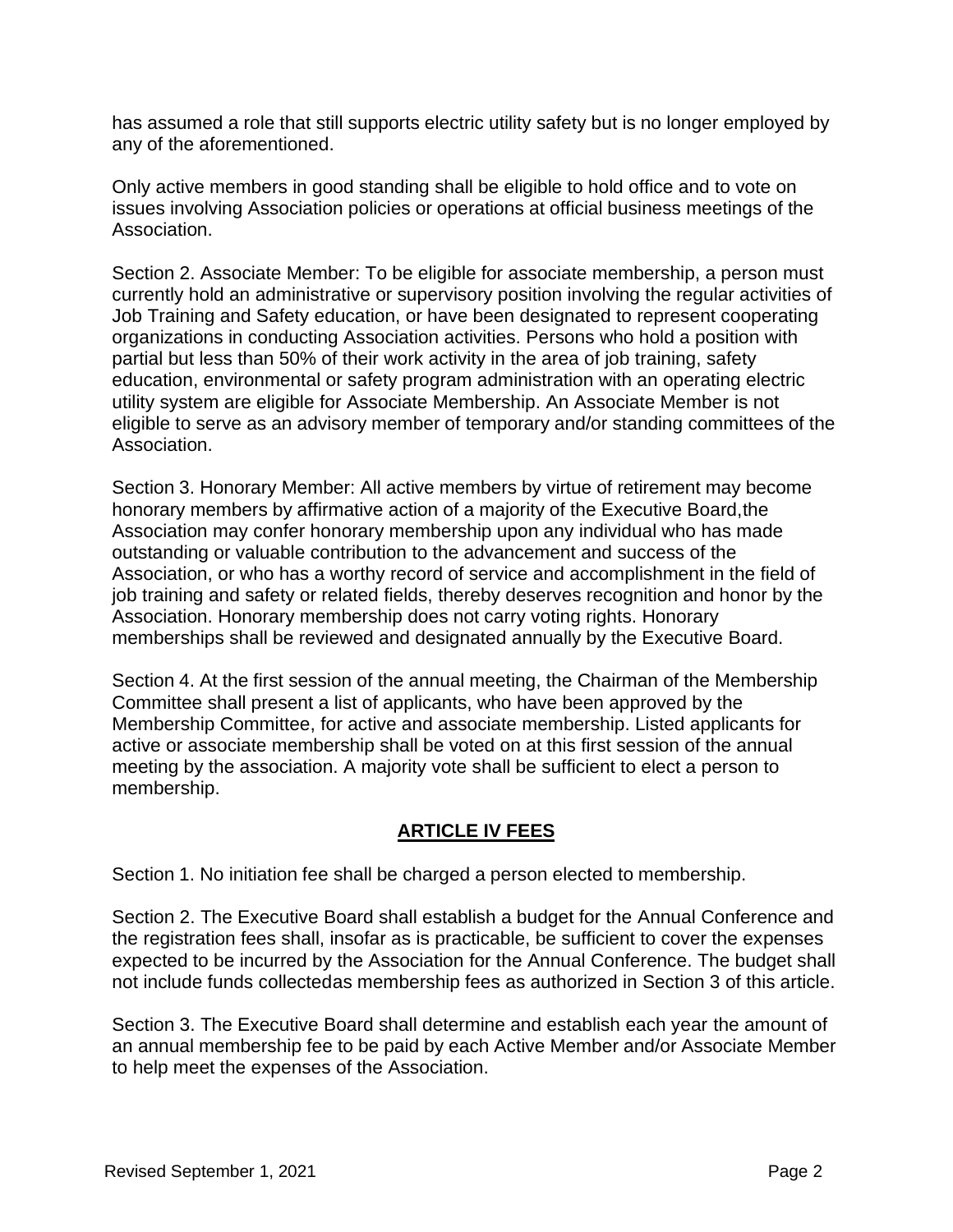#### **ARTICLE V OFFICERS, DIRECTORS AND ADMINISTRATIVE ASSISTANT**

Section 1. Officers shall be: Chairman, Vice-Chairman, Secretary and Treasurer.

Section 2. By virtue of their office, the Chairman, Vice-Chairman, Secretary, Treasurer and Directors shall be members of the Executive Board.

Section 3. The Administrative Assistant's position is filled by interview with the Executive Board of NUTSEA. The Administrative Assistant is a contract position.

Section 4. There shall be six (6) Directors. Two active members shall be elected annually as Directors for terms of three years.

Section 5. The terms of office of the Chairman, Vice-Chairman, Secretary, Treasurer and Directors shall start at the close of the Old Business portion of the annual business meeting at which they were elected.

Section 6. The Chairman, Vice-Chairman, Secretary and Treasurer shall be elected by and from the active membership of the Association for a one-year term of office. In the event a Director is elected as an Officer and chooses to serve as such, his/her position as Director shall be vacant.

## **ARTICLE VI EXECUTIVE BOARD**

Section 1. The Executive Board shall consist of the Directors, the Chairman, the Vice Chairman, the Secretary, the Treasurer and the immediate past Chairman.

Section 2. The Chairman shall appoint the members of all standing, temporary and special committees and shall designate the chairman of each. He/she shall also determine the number of members to serve on any committee, providing the size of the committee has not otherwise been determined.

Exception: 1 The Nominating Committee shall be appointed by the Executive Board. The immediate past chair shall be designated the chairman of this committee.

Section 3. Five voting members shall constitute a quorum for the transaction of business by the Executive Board.

Section 4. Whenever the Chairman deems it necessary, in conducting the operations of the Association, to obtain an official action by the Executive Board at times when it is not practicable or economically feasible to call the Board into session, he/she may present the item or items of business to the Board members by mail/electronic mail. Their votes, returned to the Chairman by mail/electronic mail, shall constitute an officialaction of the Board. Such actions shall be made a part of the record of the minutes of the Executive Board.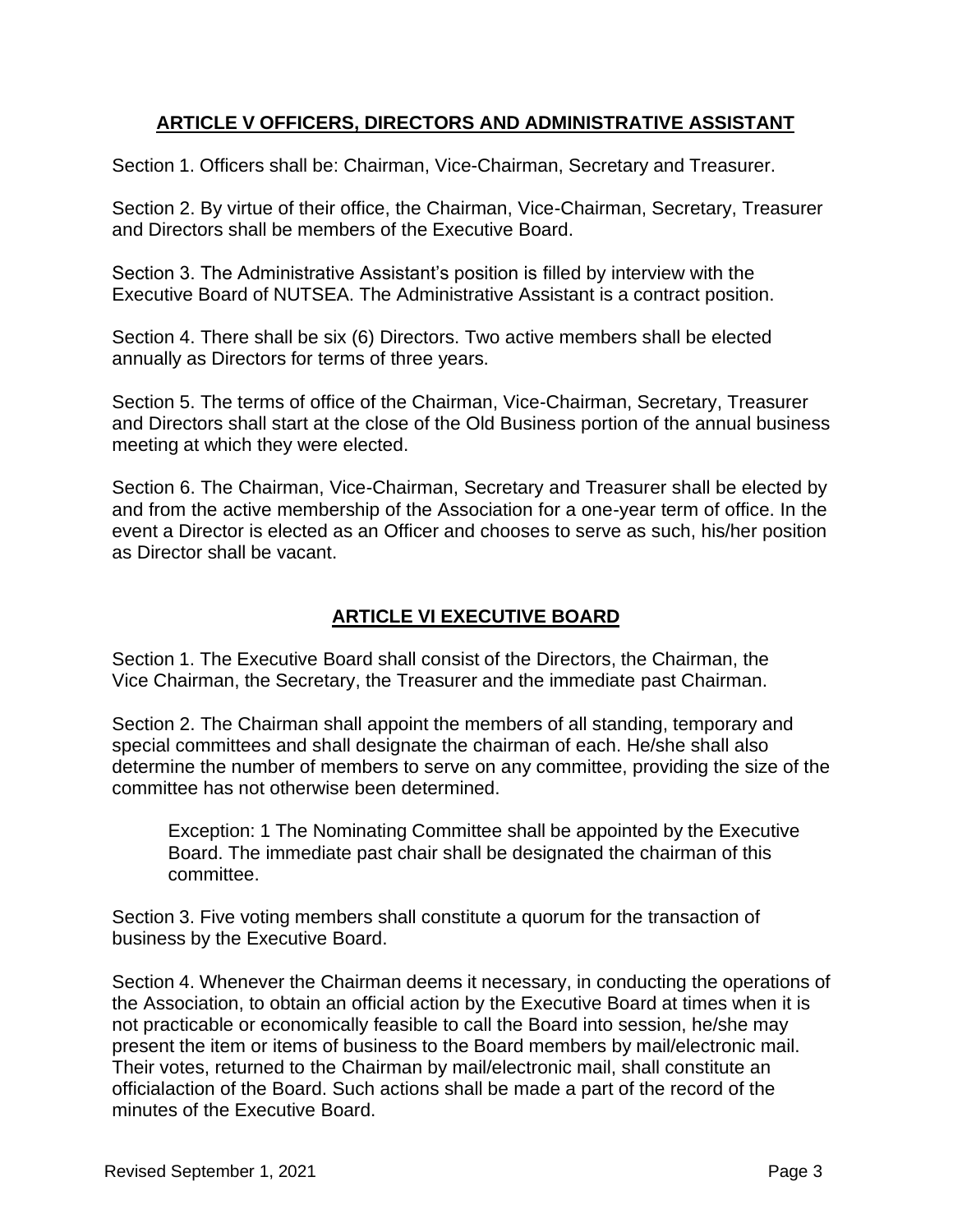Section 5. By virtue of incorporation, the Resident Agent for NUTSEA will be designated by the Executive Board.

Section 6. An outside financial auditor shall be designated by the Executive Board. The cost of the outside financial auditor will be paid by the Association.

# **ARTICLE VII VACANCIES**

Section 1. In the event a director is unable to fulfill the duties and obligations of his/her office because he/she is no longer an active member, or for other reasons, the Chairman shall declare that a vacancy exists and may appoint a qualified Active Member in good standing to fill the vacancy until the next Annual Conference, when an election shall be held to fill the unexpired term.

Section 2. In the event an officer of the Association is unable to fulfill the duties and obligations of his/her office because he/she is no longer an active member, or for other reasons, or he/she resigns the office, the Executive Board shall, within 30 days, elect another active member to the office so vacated. Procedure for official action by balloting as set forth in Article VI, Section 4, may be followed and shall constitute an official action of the Board. The Vice-Chairman shall serve as Chairman until such action is taken when there is a vacancy as Chairman.

## **ARTICLE VIII DUTIES OF THE OFFICERS AND ADMINISTRATIVE ASSISTANT**

Section 1. The Chairman shall preside at all meetings of the members of the Association and at meetings of the Executive Board according to Roberts Rules of Order. He/she shall perform all such duties that are incidental to the office of Chairman and chief executive officer of the Association as are properly and appropriately required of him. The Chairman has authorization to issue checks drawn on the funds held by the Association.

Section 2. The Vice-Chairman, in the absence or incapacity of the Chairman, shall exercise all of the powers and perform all of the functions of the Chairman.

Section 3. The Secretary shall work closely with the Administrative Assistant and shall be responsible for the preparation of the minutes of the meetings of the members and of the Executive Board, ensuring that all notices of official meetings are properly prepared and sent. The Secretary shall assist the Administrative Assistant in maintaining a register of all names and post office addresses of the members. The Secretary will perform such other duties as may, from time to time, be assigned to him/her by the Chairman and/or the Executive Board.

Section 4. The Treasurer shall report on the financial operations of the Association at such times as he/she shall be directed by the Chairman and/or Executive Board. In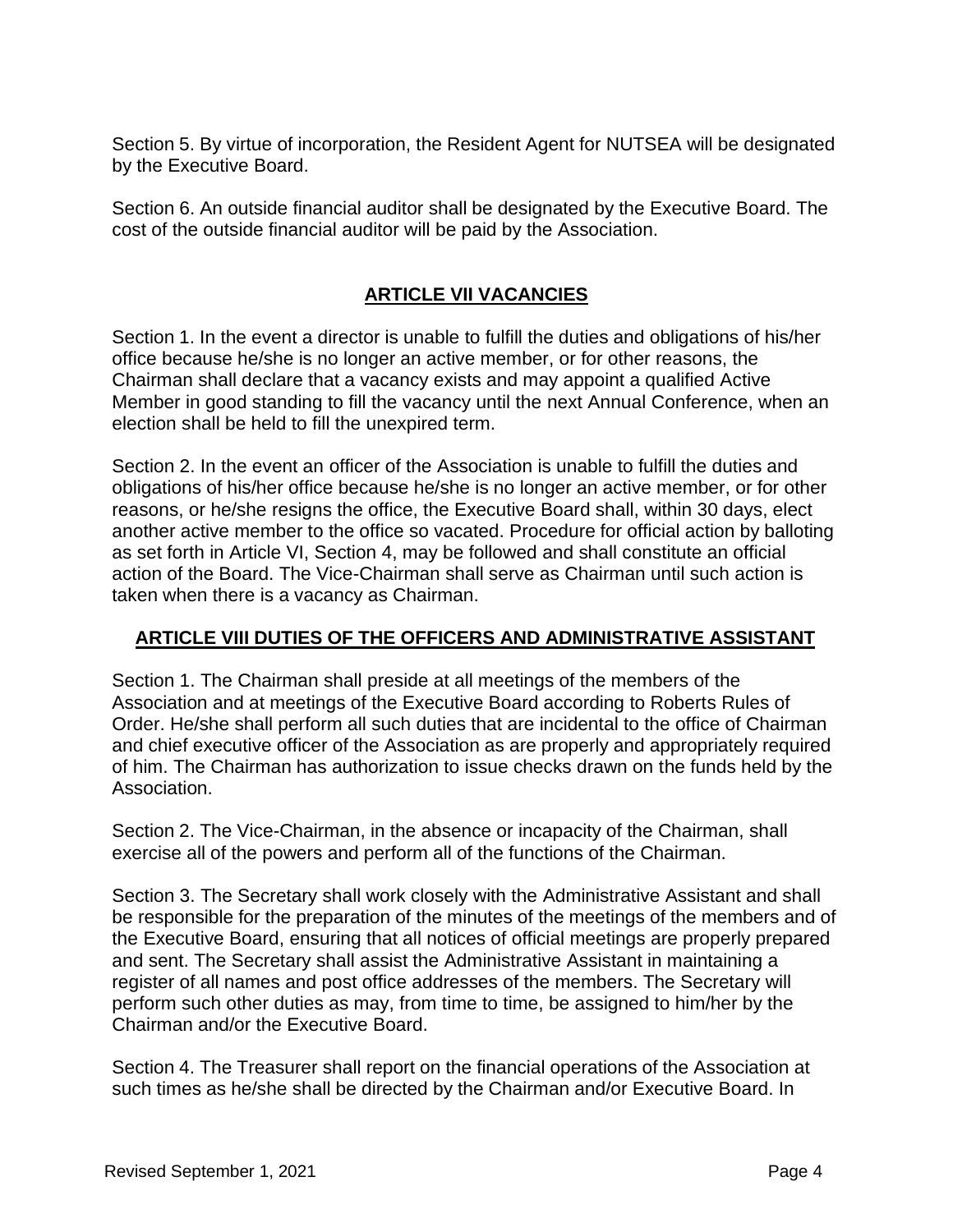addition, the Treasurer shall present a statement of the Association's financial status at the annual conference. He/she shall perform such other duties, from time to time, as may be assigned to him/her by the Chairman and/or the Executive Board, including acting as Recording Secretary. The Treasurer has authorization to issue checks or make electronic funds transfers, up to \$5000.00, drawn onthe funds held by the Association. If the amount exceeds \$5000.00, the Treasurer shall seek approval from the Chairman or Secretary.

Section 5. NUTSEA shall carry general liability insurance coverage and includes crime/fidelity coverage. The crime/fidelity coverage shall have a limit of \$60,000.

Section 6. Costs for the above-described general liability insurance coverage will be paid by the Association

Section 7. The Administrative Assistant reports to the Chairman and the Treasurer. The Administrative Assistant is responsible for the specific duties listed as terms of the current employment contract. The Administrative Assistant has authorization to issue checks or make electronic funds transfers, up to \$5000.00, drawn on the funds held by the Association. If the amount exceeds \$5000.00, the Administrative Assistant shall seek approval from the Chairman or Treasurer.

## **ARTICLE IX ELECTIONS**

Section 1. The Chairman of the Nominating Committee shall call a meeting of this committee in advance of the first session of the annual business session of the Association. The committee will give due consideration to suggestions and recommendations from Active Members in nominating candidates to fill existing and expected vacancies of the Board Members and Directors. The Committee shall nominate one or more candidates for each vacancy to be presented for consideration and election by the Active Members atthe first session of the annual business meeting.

Section 2. The Chairman or presiding officer of the business session shall also call for nominations to be made from the floor by Active Members, providing, however, that no candidate may be nominated either by the Nominating Committee or from the floor, to fill more than one vacancy.

Section 3. Nominations shall be made separately to fill each vacancy and candidates shall be voted upon separately by secret ballot of the Active Members. The candidate receiving the largest number of ballots votes shall be declared elected. If the nomination is uncontested, no secret ballot is required.

## **ARTICLE X STANDING AND SPECIAL COMMITTEES**

Section 1. The Nominating Committee and its Chairman shall be appointed annually and shall consist of three to five Active Members to be appointed by the Executive Board, not later than ninety (90) days before the next Annual Conference. Consideration is to be given in selecting committee members from widelydiverse geographical sections of the country.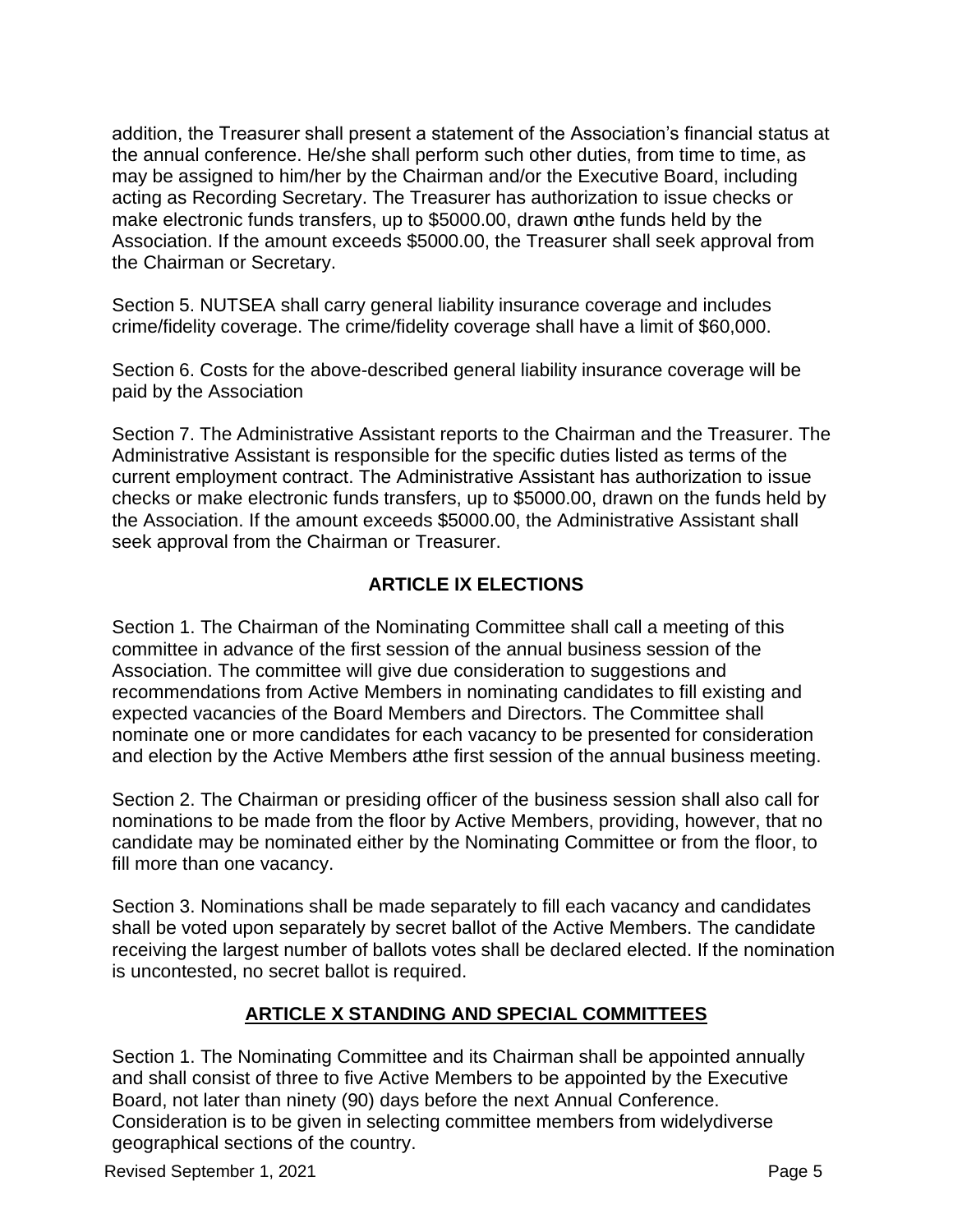Section 2. The Operations and Rules Committee shall consist of not less than three, nor more than five Active Members, appointed annually by the Chairman to serve for a period of one year. The committee shall have responsibility for drafting proposed changes in the Bylaws and Operating Rules as such changes may be deemed necessary from time to time.

Section 3. The Resolutions Committee shall consist of not less than three, nor more than five Active Members, appointed annually by the Chairman to serve for a period of one year. The committee will have responsibility for drafting and presenting proposed resolutions to the Members for consideration and action at the business session of the Annual Conference. Any recognition, presentations or awards from the Association shall be the responsibility of the Resolutions Committee.

Section 4. The Host Committee shall consist of at least one member employed by the host and shall have responsibilities for handling the meeting registration, coordinating any special displays or events and making all local arrangements for the Annual Conference. The Host committee will review and update their guidelines as needed for the benefit of future hosts.

Section 5. NUTSEA RESAP committee shall consist of current NUTSEA Chairman, the immediate Past Chairman of NUTSEA, a representative from NRECA, the current chairman of the G&T section, and a NUTSEA member who is employed by a currently accredited distribution cooperative. The NUTSEA Chairman will appoint an Area Administrator from NUTSEA membership to the NUTSEA RESAP Committee.

The committee shall meet prior to each conference to discuss the RESAP Program and any activities and concerns related to it. The committee shall monitor the membership and make recommendations to the NRECA – Safety Programs Director about the concerns of the NUTSEA membership regarding the RESAP Program.

Section 6. Special Committees shall consist of not less than three, nor more than five active members, appointed by the NUTSEA Chairperson and shall consist of active NUTSEA members. Special projects or assignments may necessitate formation of such a committee.

## **ARTICLE XI CONFERENCE PLANNING**

Section 1. The Executive Board shall have the responsibility for planning the annual Association Conference.

#### **ARTICLE XII BUSINESS MEETINGS**

Section 1. The annual business meeting of the Association shall be held in one or more sessions, held at the time of the Annual Conference.

Section 2. The Operating Rules may be amended at any official business meeting of the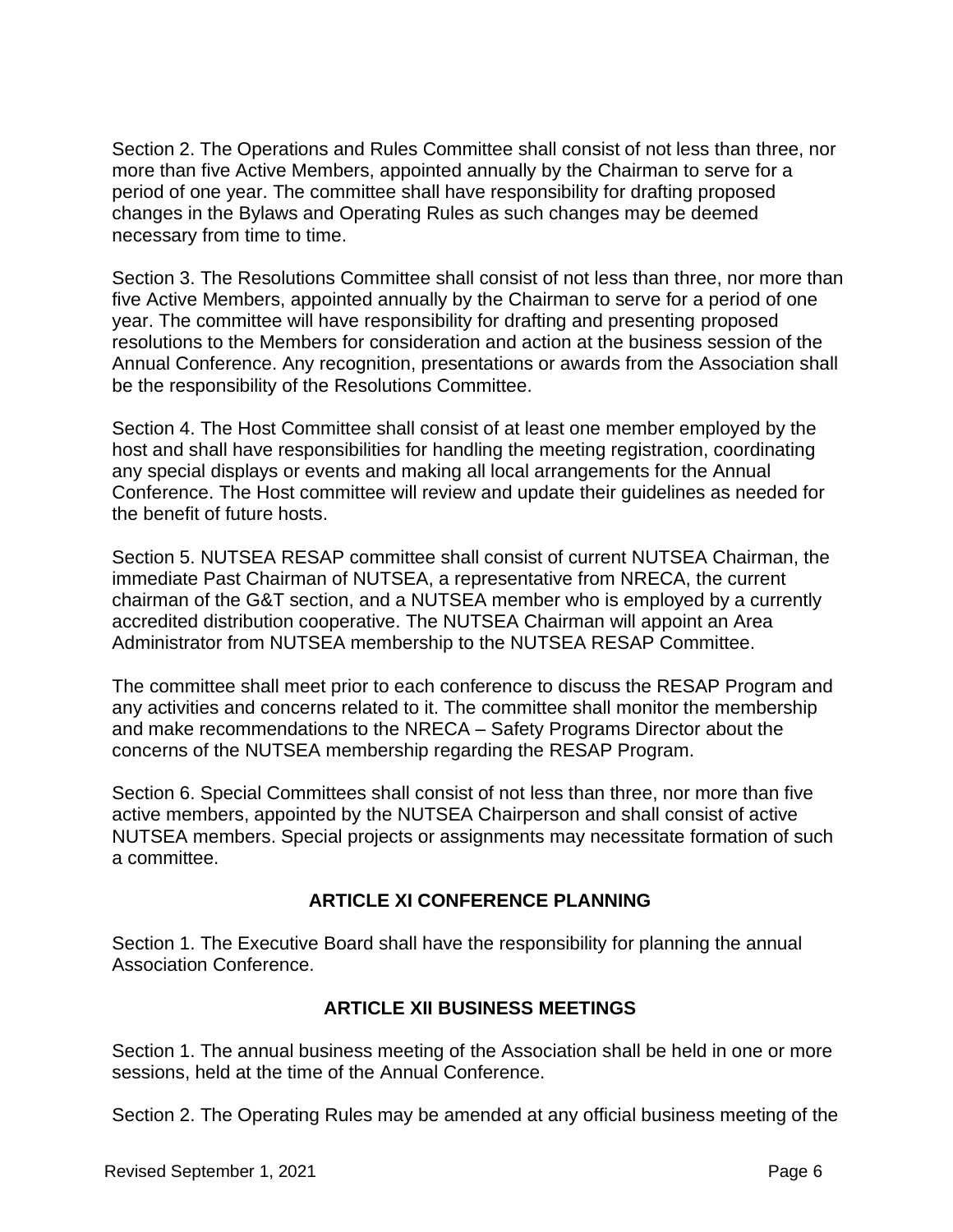Association by a majority vote of the active members present.

Section 3. The first sessions of the business meeting shall be held no later than the day preceding the final day of the Annual Conference. Business conducted at this session shall be limited to election of new Directors, Officers, and new members and the determination of the location and the dates on which the next Annual Conference is to be held and such other items of business as may be directly related to planning for the next conference. Other items of business may be considered providing they have been prominently posted at least 24 hours prior to the business session.

Section 4. The second and/or final session of the business meeting shall be held on the last day of the Annual Conference.

Section 5. Any additional business sessions, if deemed necessary by the Executive Board, may be held during the Annual Conference, providing all Active Members at the conference are given not less than 24 hours' notice of such additional sessions.

Section 6. A quorum for the transaction of any official business at a business session of the Association shall consist of one-half of the number of Active Members in good standing on the financial record of the Association registered at the immediately preceding Annual Conference.

Section 7. There shall be no voting by proxy and no suspension of the rules to allow for proxy voting except to comply with Article XIV, Section 2 and Section 3.

## **ARTICLE XIII AMENDMENT OF BY-LAWS**

Section 1. These by-laws may be altered, amended or repealed by the affirmative vote of not less than two-thirds (2/3) of the Active Members present and voting at any regular or special meeting, as provided in Article IX of the articles of incorporation of the corporation.

Section 2. The Operating Rules may be amended at any official business meeting of the Association by a majority vote of the Active Members present.

Section 3. Any changes approved by the membership to the bylaws or operating rules, shall cause the by-laws or the operating rules to be revised. The Administrative Assistant shall incorporate the changes, reprint the affected page(s) and the page with the revision date, and send these pages to each member before the next annual conference.

# **ARTICLE XIV VOLUNTARY DISSOLUTION OF ASSOCIATION**

Section 1. To initiate action for dissolution of the Association, the Executive Board must adopt a resolution recommending such dissolution and direct that the question of dissolution be submitted to a vote at a regular or special meeting of the Active Members. Written, printed, or electronic notice stating that the purpose, or one of the purposes of such meeting is to consider the advisability of dissolving the Association must be given to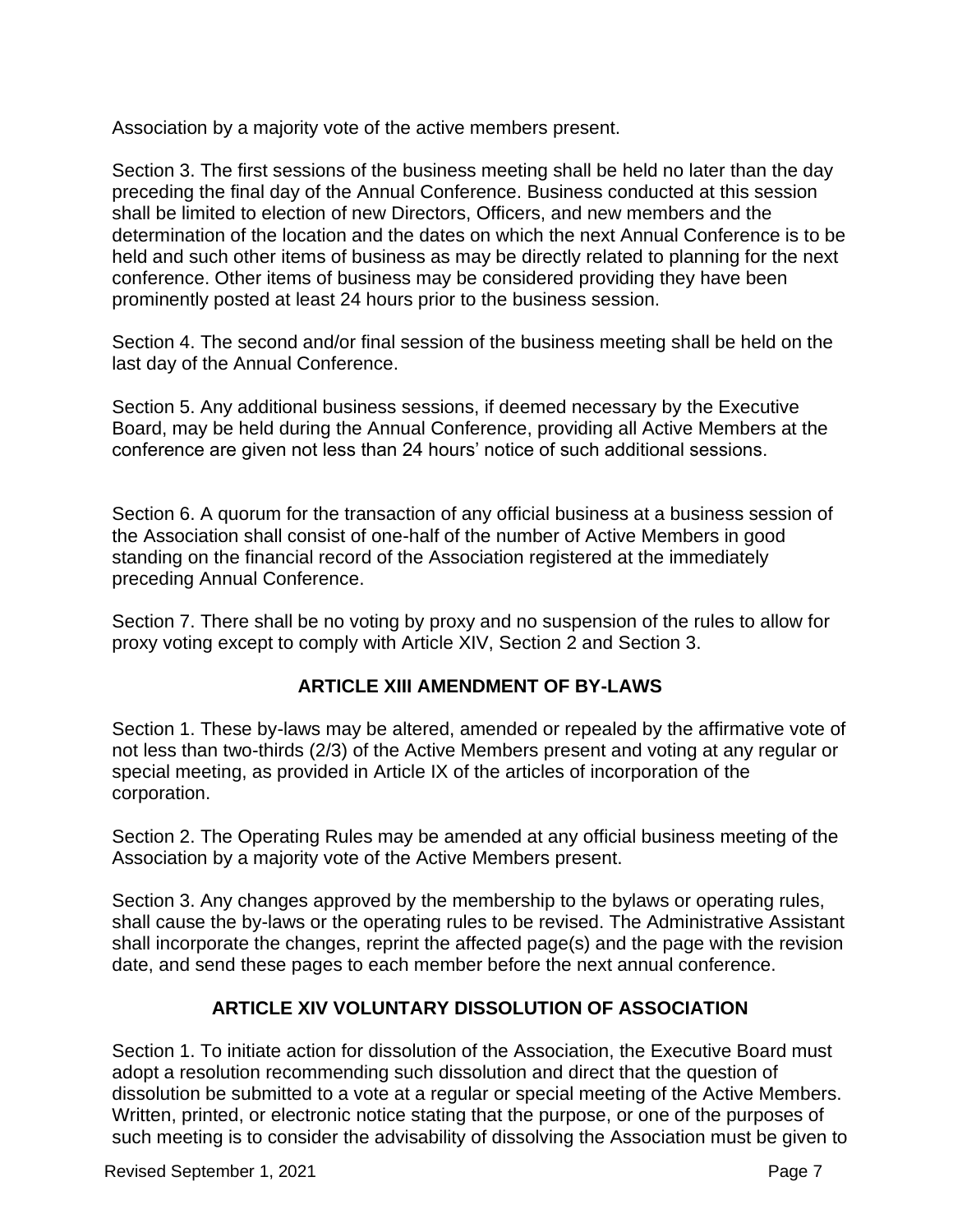each member entitled to vote at such a meeting.

Section 2. A resolution to dissolve the Association must be adopted upon receiving at least two-thirds (2/3) of the votes of the Active Members present or represented by proxy.

Section 3. Upon adoption of such resolution by the Active Members, the Association must cease to conduct its affairs except as may be necessary for the proper winding up of the Association's affairs, including such steps as may be proper and prudent for the paying of all creditors, collecting all sums due the Association, and such related activities as may be deemed necessary in the circumstances and are in accordance with applicable statutes. Any money left in the treasury after payment to all creditors, shall be donated to the American Heart Association.

#### **ARTICLE XV RESPONSIBILITIES AND DUTIES OF THE VARIOUS APPOINTED NUTSEA COMMITTEES**

I. Nominating Committee: This committee is to select and contact active members three months in advance of the national conference and receive their permission in writing to nominate them to fill any vacancy that may exist on the Executive Board as required in the by-laws. The committee will give due consideration to suggestions and recommendations from active members in nominating candidates to fill existing and expected vacancies as directors and officers and shall nominate one or more candidates for each vacancy to be presented for consideration and election by the active members during the annual business meeting. The committee shall inform all candidates that if elected they will be expected to attend the Executive Board meeting immediately following the conclusion of the Annual Conference business meeting.

II. Operation and Rules Committee: The committee shall have responsibility for drafting proposed changes or additions in the by-laws and conference operating rules as such changes or additions may be required or recommended. These changes or additions will have to be drafted and posted, along with a prepared agenda at least 24 hours prior to the business session. The committee chairman or his/her representative shall present the proposed changes or additions to the Executive Board at its first meeting at the Annual Conference. These changes shall then be posted prior to and presented to the general membership during the business session for their approval. The chairman of the committee shall coordinate with the Administrative Assistant to ensure approved changes are sent to the general membership.

III. Resolutions Committee: This committee will have the responsibility for drafting and presenting proposed resolutions to the business session of the active members for consideration and action at the Annual Conference. Any recognitions, presentation or awards from the Association shall be the responsibility of the Resolutions Committee. Example: Workshop presenter gift, past chairman gavel,

host appreciation award, retiree, or any other items designated by the Executive Board. The Administrative Assistant and all workshop coordinators may propose awards or presentations. These awards or gifts shall be approved by the Executive Board. Any awards not presented shall be given away as door prizes during the Annual Conference.